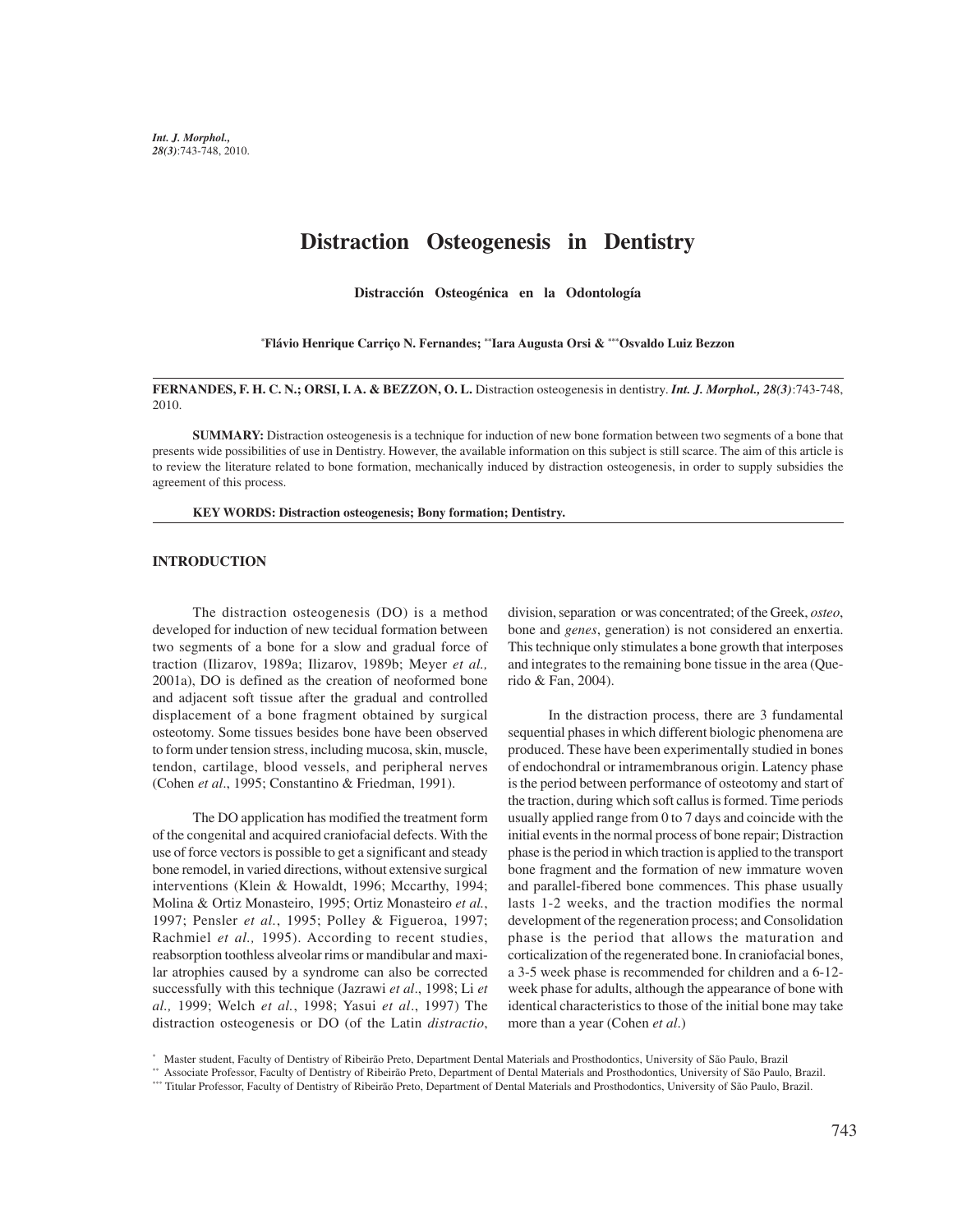Once the distraction is ended, the central fibrous and osteoid areas ossify and gradually mineralize in a largely intramembranous manner in facial bones, becoming immature bone that will form remodeling areas for transformation into mature lamella bone. In maxillary bones, the ossification is largely intramembranous, although foci of endochondral ossification have been reported by some authors. Such foci may result from the instability of the bone fragments or from a high distraction rate and do not interfere with the final regeneration, although this phenomenon has yet to be elucidated (Constantino & Friedman).

Cope *et al.* (1999) defined distraction osteogenesis as a process of new bone formation between the surfaces of two segments of a bone separate gradually for incremental mechanics traction.

The DO technique presents wide possibilities of use in some areas of Dentistry, as Surgery, Orthodontics, Facial Orthopedic and also in the Oral Rehabilitation where one of the major problems is the alveolar bone loss, the support for protheses, implantations and adjacent soft tissues. The aim of this article is to revise the literature related to bone formation, mechanically induced by Osteogenic Distraction, in order to supply subsidies for this process.

# **OVERVIEW OF DISTRACTION OSTEOGENESIS TECHNIQUE.**

More than 2000 years ago, Hipócrates was credited by describing the mechanics manipulation of the segment bone breaking. In the century XIV, Guy de Chauliac was the first one to study the continuous traction for reduction of breakings. The concept of osteotomies was established in the century XIX when Malgaine described the concept of the external setting in the treatment of patelares composed breakings (McCarthy *et al.*, 2001).

The Osteogenic Distraction is a method developed for induction of new bone formation between two segments of a bone for a slow and gradual force of traction (Campisi *et al.*, 2003). It can be classified in two basic types: the fiseal distraction, that involves the epiphysis and diaphysis of a long bone separation, and the calotasis, that consists of the gradual distension of a bone callus formed around the line broken or osteotomic stimulating and keeping the regeneration and the growth activity of hard and soft tissues (Mckibbin, 1978; Wangerin & Gropp, 1997). The calotasis is being used more in the distraction osteogenesis in experimental models and clinical applications because the clinical difficulties associates to the first principle (epiphyseal tissues fragility for the setting of traction mechanical systems and the new bone formation inhibition because the trauma generated for these instruments).

Ilizarov (1990), a russian orthopedics doctor, started his perfectioning and applied the DO technique in the superior and inferior endochondral bones members for more than 35 years.

Putti *et al.* (1990) developed a femural extend unilateral device. It consisted in fixed bolts in the proximal and distal portion of the segments and joined for a telescope tube. A distraction mechanism was formed because the continuous and appropriate force was applied by a device (McCarthy *et al.*, 1992).

Other authors had followed this idea, but it was only in the decade of the 50's that Ilizarov (1989a, 1989b) promoted the extend bone by distraction osteogenesis having consistent and previsible results. Ilizarov (1990) showed that the fibrous matrix in the prolongated area is capable to differentiate by itself in lamellar bone tissue. This fact occurred due to the gradual bone callus extend respected the capacity of vessels that nourish the region repair. Since carried through of rhythmic and gradual form the bone extends is possible. Thus, the periosteum and endosteum osteogenesis capacity are related to the formation of a new bone matrix in parallel columns to the extend axis (Querido, 1999). He established the so-called Ilizarov effects: Gradual traction of the tissues creates stress that activates tissue growth and regeneration (law of tension-stress); and the shape and mass of the bone are influenced by the mechanical load and blood supply. Ilizarov (1990) performed tibial distraction in 120 dogs. He observed that a distraction rate of 0.5 mm/day caused a premature consolidation of the bone, an index of 1 mm/ day achieved optimum results, and an index of 2 mm/day produced fibrous tissue. With respect to the frequency of distraction, he recorded better outcomes when it was performed 60 times a day compared with 1 or 4 times a day. In other words, he defended the continuous application of tension. He demonstrated that distraction was also produced transversally to the longitudinal axis of the bone, which is of relevance to the distraction of the alveolar ridge.

Ilizarov (1989a) described 2 basic types of distraction: callotasis, or distraction of the fracture callus, and physiologic distraction. They are also described, respectively, as distraction epiphysiolysis (fast traction: 1-1.5 mm/day) and chondrodiastasis (slow traction: 0.5 mm/day). The concept of callotasis is of interest in implant surgery, especially monofocal callotasis for the linear regeneration of tissues. When segmental defects are reconstructed, bifocal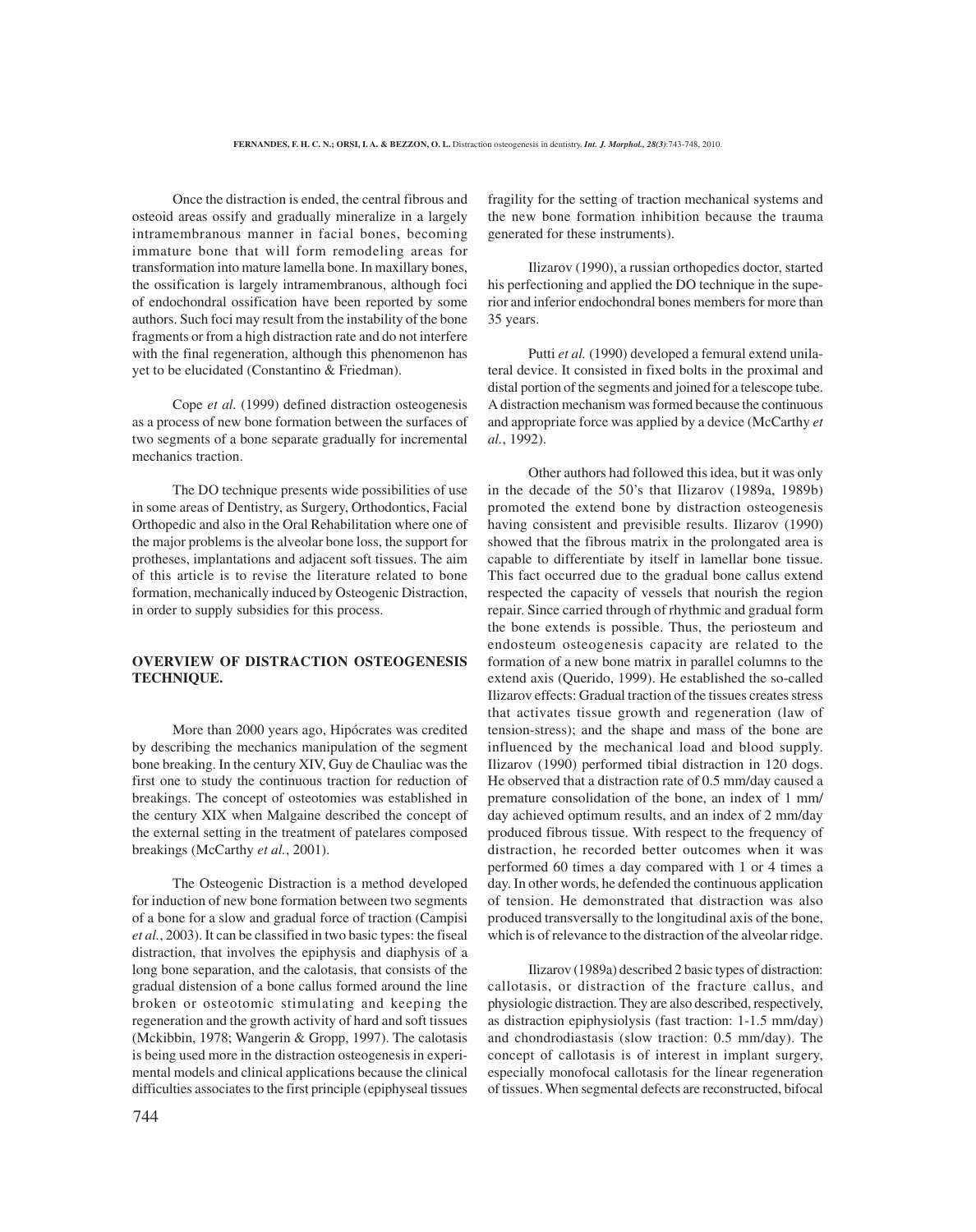or trifocal distraction is used. This technique was only spread out when Ilizarov presented his studies in a Symposium occurred in New York in the year of 1988 (1989a, 1989b).

Ilizarov had already reported that the ideal frequency of distraction is continuous. In fact, mandibular elongation distractors have been designed for this purpose using hydraulic or spring wire mechanisms. In clinical alveolar distraction studies, some authors attempted to approach this frequency by applying more than 1 distraction procedure per day, distributing the daily amount of distraction between 2 sessions of 0.5 mm or even 3 sessions of 0.3 mm distraction (Ilizarov, 1989b; Rachmiel *et al*.; Snyder *et al.,* 1973).

Snyder *et al.* described the application of the distraction osteogenesis technique in face bones in dogs studies. The apparatus were fixed in external portion of the face and the percutâneos bolts left scars. Michieli & Miotti (1976) described the intra-buccal distractors development in dogs studies. With the success, they proposed an intrabuccal distractors model for human, but it did not arrive to be used. Wangerin & Gropp related a greater patients acceptance in the use of intra-buccal distractors when compared with the extra-buccal ones. These last ones, although to be more steady and malleable, made it difficult for the patients for being discomforted.

McCarthy *et al*. (1992) were the first authors to relate DO application in human. They extend the ascending branch of 4 children through an extra-buccal device having between 18 and 24mm of growth.

Querido & Fan was the first author to use an intrabuccal distractor in human for ortopedicals corrections. In 1996, Martin Chin related be the first author to carry out DO with intra-bucal apparatus in human for alveolar process growth (Feichtinger *et al.,* 2003).

There has been little study of changes in the oral mucosa as a consequence of distraction. In a beagle mandibular elongation model. Cope et al. studied in a beagle mandibular elongation model, the mucosa after distraction and at 2, 4, 6, and 8 weeks of consolidation. After distraction, atrophy of the epithelium was observed, with the disappearance of papillae and the loss of intercellular connections in granular and spinous layers, the formation of dilated capillaries was increased in the lamina propria, there was a mild inflammatory infiltrate, and the collagen fibers were distributed parallel to the distraction vector. At 2 weeks of consolidation, the mucosa began to show a more normal appearance: Conjunctive papillae began to appear, the epithelial thickness increased, and the cells recovered a normal architecture, although the inflammatory infiltrate

and low thickness of the horny layer persisted. At 8 weeks, the epithelium had a completely normal appearance, with no scars in any area. There appears to be an initial stretching of the mucosa, which undergoes reorganization in response to this new spatial situation. Later, after a period of consolidation, there seems to be greater cell proliferation in the basal layer.

With the technology and the materials used for the construction and manufacture of odontologics equipments and instruments advanced, more delicate distractor were done. The use indications have grown for the most diverse types of bones deformities.

A singular aspect of the distraction technique is the fact of regeneration be followed by a simultaneous expansion of soft tissues, including vases, nerves, muscles, skin, mucosa, fascia, ligaments, cartilage and periosteum. This adaption process of adjacent soft tissues provoked by tensions generated for the distraction forces is also known as histogenic distraction.

More recently, DO has modified the treatment form of the congenital and acquired craniofaciais defects (Altuna *et al.*, 1995; Holzhauer *et al*., 1998). With the use of force vectors is possible to get a significant and steady bone remodel, in varied directions, without extensive surgical interventions (Mehrara *et al.*, 1999; Rowe *et al*., 1998). Extra and intra bucal devices have been developed and used for this intention. (Altuna *et al*.; Holzhauer *et al*.) The effects of the distraction vector, the distrator stabilization and the distraction intensity and frequency of the bone corn are variable that have been examined in some studies (Kessler *et al.*, 2002b).

DO have been used successfully in the surgeries of increase bone rim with diverse purposes. One of the important applications occurs in the extensive oral rehabilitations cases where unsatisfactory prosthetic reconstructions are frequent because of the advanced alveolar rim loss and the difficulties in recovering it with enxertia. The DO technique can be used in the rim increase that makes possible implantations arrangement and increase the possibility to get a better cantilever outline in the anodontics areas (Gaggl *et al*., 2000; Meyer *et al*., 2001b). In the continuous DO an intramembranous bone regeneration occurs, while in the not continuous distraction process the regeneration follows a standard of chondroid ossification. With a continuous and lesser intensity force application the bone regeneration occurs in a faster speed and presents a lesser consolidation period (Kessler *et al.*, 2002a), and it still has minor possibility of serious inferior alveolar nerve degenerative modifications (Hu *et al.*, 2002).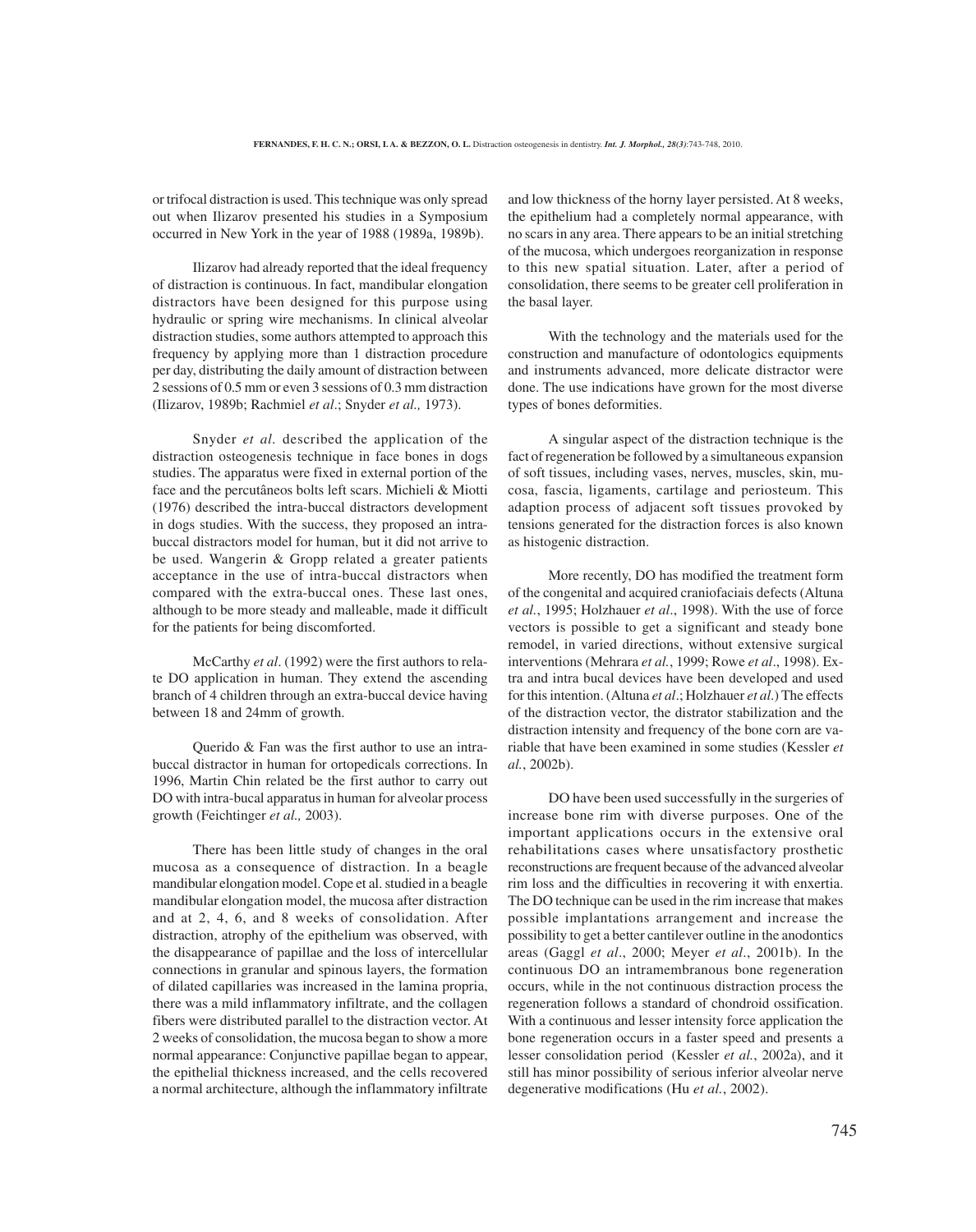The period of maintenance of the disjunction device as new bone stabilizing can be vary (Forwood et al., 1998). Some distractors models are being currently produced and evaluated (Grayson *et al*., 2001; Hu *et al.*). Studies about compression, twist and shear forces application of the bone prolongated by osteogenesis distraction had been carried out. It was verified that after a period of stabilization between 4 and 8 weeks, after the distraction forces application, the levels of regenerated bone compressibility and twist already met normalized, although the levels of shear strenght, exactly after 8 weeks still remain reduced.

Until the present moment, the process that the mechanical forces created by the distraction osteogenesis are translated in biological signals able to induce osteogenesis in a perfectly coordinated way is still not clarified. The technician resources of the distraction osteogenesis application proportionate benefits that represent an applicable reality in some areas of dentistry.

## **FERNANDES, F. H. C. N.; ORSI, I. A. & BEZZON, O. L.** Distracción osteogénica en la odontología. *Int. J. Morphol., 28(3)*:743- 748, 2010.

**RESUMEN:** La distracción osteogénica es una técnica para la inducción de la formación de nuevo hueso entre dos segmentos de un hueso que presenta amplias posibilidades de uso en Odontología. Sin embargo, la información disponible sobre este tema es aún escasa. El objetivo de este artículo es revisar la literatura relacionada con la formación de hueso, mecánicamente inducida por la distracción osteogénica, con el fin de proveer una contribución de acuerdo a este proceso.

#### **PALABRAS CLAVE: La distracción osteogénica, formación ósea; Odontología.**

#### **REFERENCES**

- Altuna, R.; Walker, D. A. & Freeman, E. Surgically assisted rapid orthodontic lengthening of the maxilla in primates- -a pilot study. *Am. J. Orthod. Dentofacial Orthop., 107*:531-6, 1995.
- Campisi, P.; Hamdy, R. C.; Lauzier, D.; Amako, M.; Rauch, F. & Lessard, M. L. Expression of bone morphogenetic proteins during mandibular distraction osteogenesis. *Plast. Reconst. Surg., 111*:201-8, 2003.
- Cohen, S. R.; Rutrick, R. E. & Burstein, F. D. Distraction osteogenesis of the human craniofacial skeleton: initial experience with new distraction system. *J. Craniofac. Surg., 6*:368-74, 1995.
- Constantino, P. D. & Friedman, C. D. Distraction osteogenesis: Applications for mandibular regrowth. *Otolaryngol. Clin. North. Am., 24*:1433-42, 1991.
- Cope, J. B.; Samchukov, M. L.; Cherkashin, A. M.; Wolford, L. M. & Franco, P. Biomechanics of mandibular distractor orientation: an animal model analysis. *J. Oral Maxillofac. Surg., 57*:952-62, 1999.
- Feichtinger, M.; Gaggi, A.; Schultes, G. & Karcher, H. Evaluation of distraction implants for prosthetic treatment after vertical alveolar ridge distraction: a clinical investigation. *Int. J. Prosthodont., 16*:19-24, 2003.
- Forwood, M. R.; Bennett, M. B.; Blowers, A. R. & Nadorfi, R. L. Modification of the in vivo four-point loading model for studying mechanically induced bone adaptation. *Bone, 23*:307-10, 1998.
- Gaggl, A.; Schultes, G.; Regauer, S. & Karcher, H. Healing process after alveolar ridge distraction in sheep. *Oral Surg. Oral Med. Oral Pathol. Oral Radiol. Endod., 90*:420-9, 2000.
- Grayson, B. H.; Rowe, N. M.; Hollier, L. H. Jr.; Williams, J. K.; McCormick, S.; Longaker, M. T. & McCarthy, J. G. Development of a device for the delivery of agents to bone during distraction osteogenesis. *J. Craniofac. Surg., 12*:19-25, 2001.
- Holzhauer, D. P.; Larsen, P. E.; Miloro, M. & Vig, K. W. Distraction osteogenesis of the mandible with a modified intraoral appliance: a pilot study in miniature pigs. *Int. J. Adult Orthodon. Orthognath. Surg., 13*:241- 7, 1998.
- Hu, J.; Li, J.; Wang, D.; Buckley, M. J. & Agarwal, S. Differences in mandibular distraction osteogenesis after corticotomy and osteotomy. *Int. J. Oral Maxillofac. Surg., 31*:185-9, 2002.
- Ilizarov, G. A. The tension-stress effect on the genesis and growth of tissues. Part I. The influence of stability of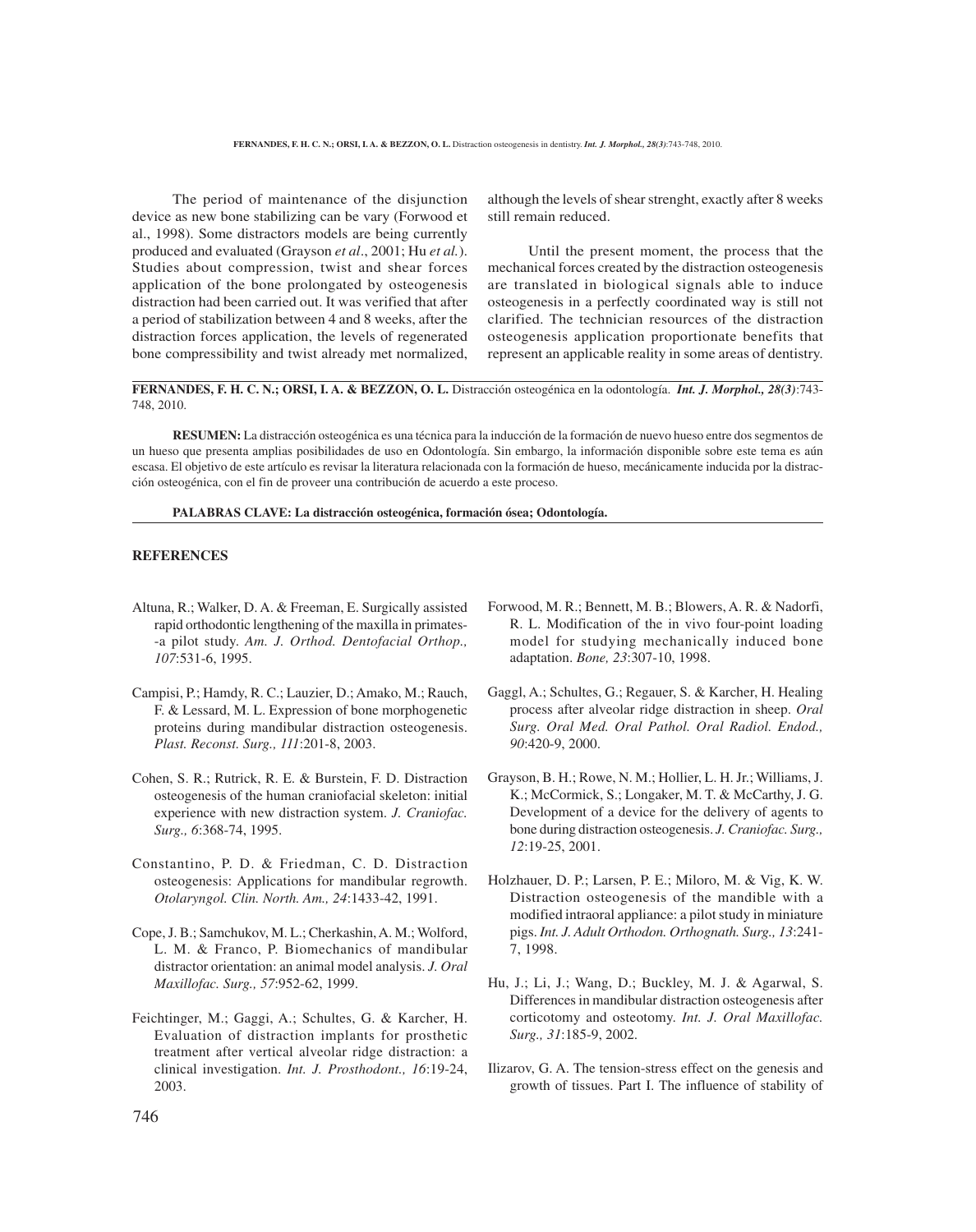fixation and soft tissue preservation. *Clin. Orthop. Relat. Res., 238*:249-81, 1989a.

- Ilizarov, G. A. The tension-stress effect on the genesis and growth of tissues: Part II. The influence of the rate and frequency of distraction. *Clin. Orthop. Relat. Res., 239*:263-85, 1989b.
- Ilizarov, G. A. Clinical application of the tension stress effect for limb lengthening. *Clin. Orthop. Relat. Res., 250*:8-26, 1990.
- Jazrawi, L. M.; Majeska, R. J.; Klein, M. L.; Kagel, E.; Stromberg, L. & Einhorn, T. A. Bone and cartilage formation in an experimental model of distraction osteogenesis. *J. Orthop. Trauma, 12*:111-6, 1998.
- Kessler, P. A.; Merten, H. A.; Neukam, F. W. & Wiltfang, J. The effects of magnitude and frequency of distraction forces on tissue regeneration in distraction osteogenesis of the mandible. *Plast. Reconstr. Surg., 109*:171-80, 2002a.
- Kessler, P. A.; Merten, H. A.; Neukam, F. W. & Wiltfang, J. The effects of magnitude and frequency of distraction forces on tissue regeneration in distraction osteogenesis of the mandible. *Plast. Reconstr. Surg., 109*:171-80, 2002b.
- Klein, C. & Howaldt, H. P. Correction of mandibular hypoplasia by means of bidirectional callus distraction. *J. Craniofac. Surg., 7*:258-66, 1996.
- Li, G.; Simpson, A. H. & Triffitt, J. L. The role of chondrocytes in intramembranous and endochondral ossification during distraction osteogenesis in the rabbit. *Calcif. Tissue Int., 64*:310-7, 1999.
- McCarthy, J. The role of distraction osteogenesis in the reconstruction of the mandible in unilateral craniofacial microsomia. *Clin. Plast. Surg., 21*:625-34, 1994.
- McCarthy, J. G.; Schreiber, J.; Karp, N.; Thorne, C. H. & Grayson, B. H. Lengthening the human mandible by gradual distraction. *Plast. Reconstr. Surg., 89*:1-10, 1992.
- McCarthy, J. G.; Stelnicki, E. J.; Mehrara, B. J. & Longaker, M. T. Distraction osteogenesis of the craniofacial skeleton. *Plast. Reconstr. Surg., 7*:1812-27, 2001.
- McKibbin, B. The biology of fracture healing in long bones. *J. Bone Joint Surg. Br., 60*-B:150-62, 1978.
- Mehrara, B. J.; Rowe, N. M.; Steinbrech, D. S.; Dudziak, M. E.; Saadeh, P. B.; McCarthy, J. G.; Gittes, G. K. & Longaker, M. T. Rat mandibular distraction osteogenesis: II Molecular analysis of transforming growth factor beta-1 and osteocalcin gene expression. *Plast. Reconstr. Surg., 103*:536-47, 1999.
- Meyer, U.; Terodde, M.; Joos, U. & Wiesmann, H. P. Mechanical stimulation of osteoblasts in cell culture. *Mund. Kiefer Gesichtschir., 5*:166-72, 2001a.
- Meyer, U.; Joos, U. & Kruse-Losler, B. *Mechanically induced tissue response during distraction. In*: Samchukov, M. L.; Cope, J. B. & Cherkasin, A.M. (Eds). Craniofacial distraction osteogenesis. St Louis, Mosby, 2001b.
- Michieli, S. & Miotti, B. Allungamento graduale controllato della mandibola dopo osteotomia. *Min. Stomatol., 25*:77-88, 1976.
- Molina, F. & Ortiz Monasteiro, F. Mandibular elongation and remodeling by distraction: A farewell to major osteotomies. *Plastic. Reconstr. Surg., 96*:825-30, 1995.
- Ortiz Monasteiro, F.; Molina, F.; Andrade, L.; Rodriguez, C. & Sainz Arregui, J. Simultaneous mandibular and maxillary distraction in hemifacial microsomia in adults: Avoiding occlusal disasters. *Plast. Reconstr. Surg., 100*:852-6, 1997.
- Pensler, J. M.; Goldberg, D. P.; Lindell, B. & Caroll, N. C. Skeletal distraction of the hypoplastic mandible. *Ann. Plast. Surg., 34*:130-7, 1995.
- Polley, J. W. & Figueroa, A. A. Management of severe maxillary deficiency in childhood and adolescence through distraction osteogenesis with an external, adjustable, rigid distraction device. *J. Craniofac. Surg., 8*:181-6, 1997.
- Putti, V. The operative lengthening of the femur. 1921. *Clin. Orthop. Relat. Res., 250*:4-7, 1990.
- Querido, M. R. M. *Distração osteogênica por distratores intra-orais: revisão bibliográfica.* Dissertação de conclusão de curso de pós-graduação, especialização em implantodontia, Universidade de Santo Amaro,1999.
- Querido, M. R. M. & Fan, Y. L. *Implantes osseointegradosinovando soluções*. 2nd Ed. São Paulo, Artes Médicas, 2004.